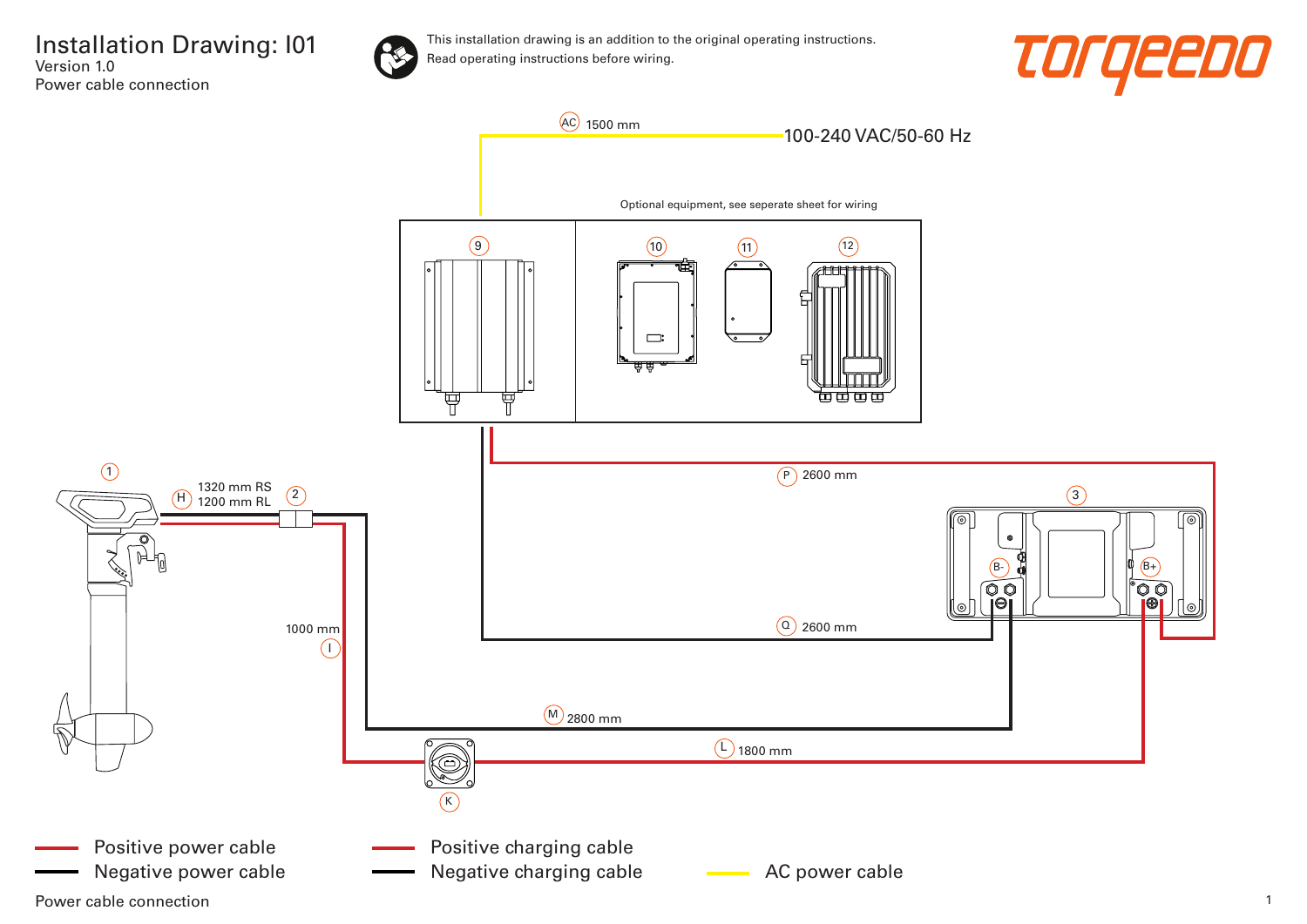Installation Drawing: I01 Version 1.0 System ground connection



This installation drawing is an addition to the original operating instructions. Read operating instructions before wiring.





## Use for boats with common point for grounding

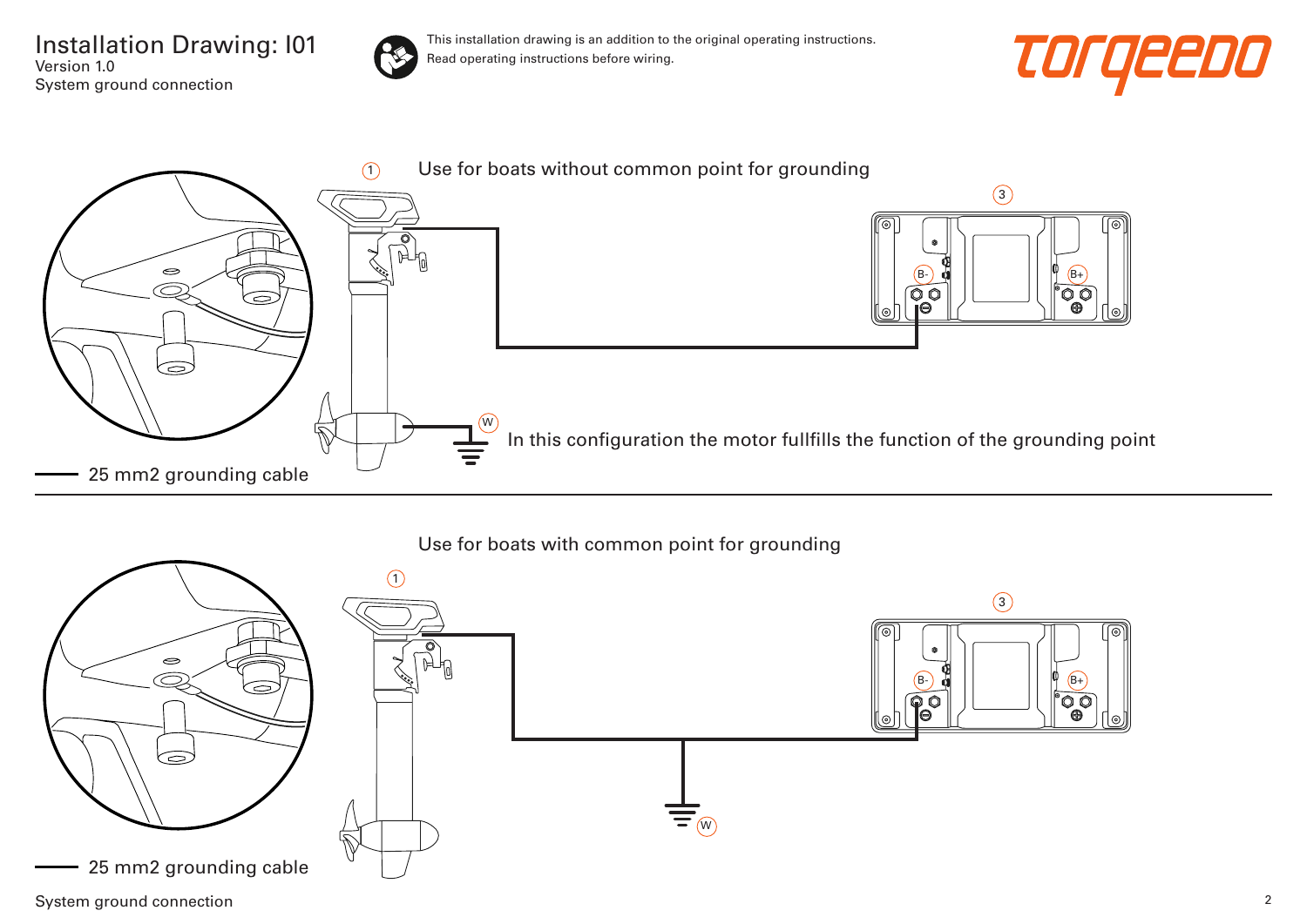Installation Drawing: I01 Version 1.0 System ground connection



This installation drawing is an addition to the original operating instructions. Read operating instructions before wiring.





In case the charger is permanently installed in the boat, the charger housing or its AC PE and battery minus pole must be connected to the common grounding point. The AC connection requires specialist knowledge and may only be carried out by qualified personnel. If necessary, have the planning and installation carried out by a specialist.

**NOTE!** To charge the batteries in the boat, a land connection in the boat with galvanic isolator or isolation transformer is required according to applicable national requirements (e.g. DIN EN ISO 13297, ABYC E-11).

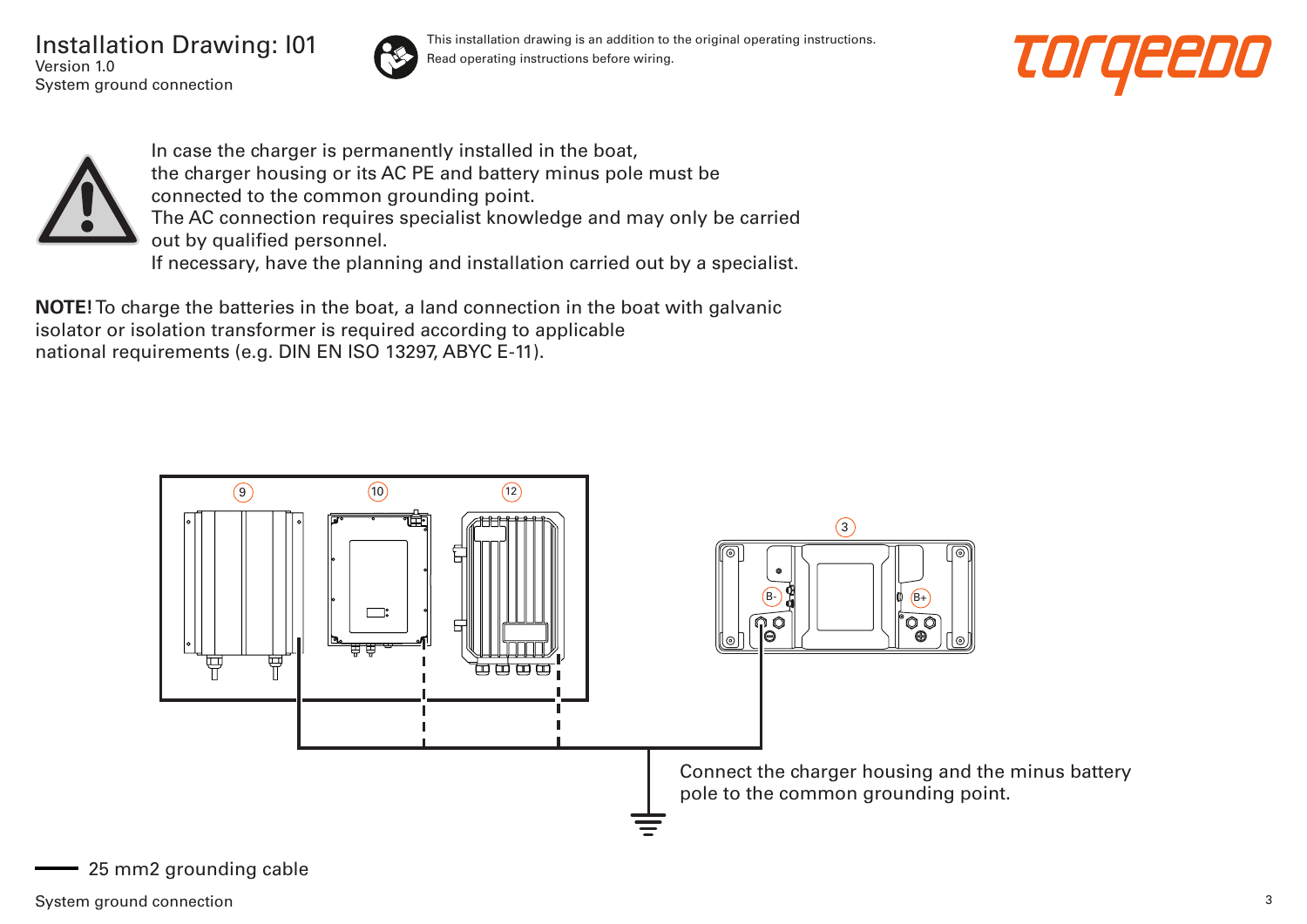



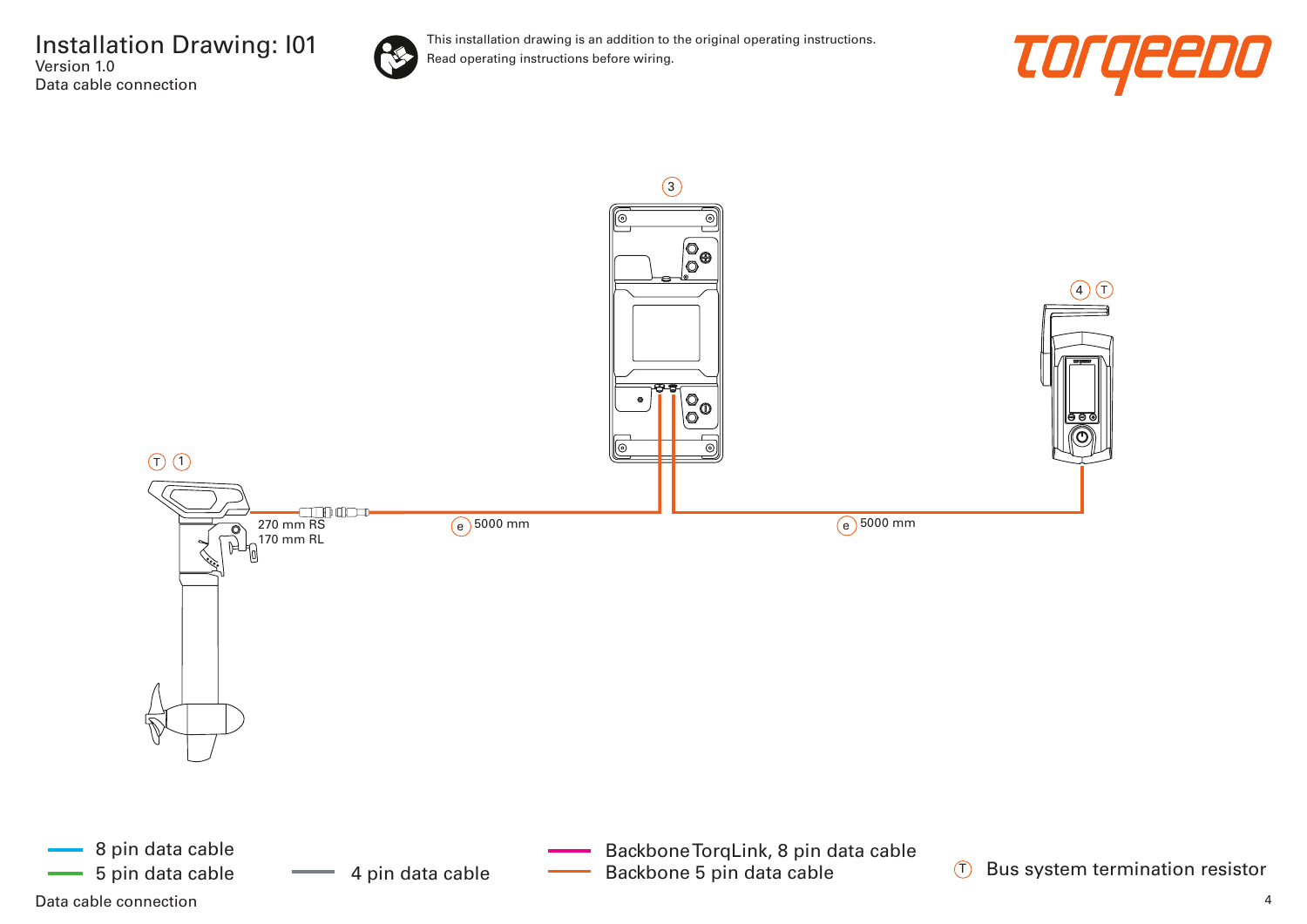## Installation Drawing: I01 Version 1.0 Bill of material/Legend/Information





| Pos.             | Item number                  | Name                          | Remarks                      |
|------------------|------------------------------|-------------------------------|------------------------------|
| $\mathbf{1}$     | 1260-00<br>1261-00           | Cruise 3.0 R                  |                              |
| H, I, K,<br>L, M |                              | Cable set with battery switch | See picture for cable length |
| $\overline{2}$   |                              | Power connector               | max. 175 A                   |
| e                |                              | Backbone cable 5-pin          | 5000 mm                      |
|                  |                              |                               |                              |
| 3                | 2106-00                      | Power 24-3500                 |                              |
| e                |                              | Backbone cable 5-pin          | 5000 mm                      |
|                  |                              |                               |                              |
| W                |                              | System ground                 | min. 25 mm2, not included    |
|                  |                              |                               |                              |
| $\overline{4}$   | 1918-00                      | <b>Remote Throttle</b>        |                              |
| e                |                              | Backbone cable 5-pin          | 5000 mm                      |
|                  |                              |                               |                              |
| 9                | 2206-20; 2206-30;<br>2206-40 | Charger Power 24-3500         | 350W                         |
| P                |                              | + DC charge cable             | 2600 mm; Do not extend!      |
| $\Omega$         |                              | - DC charge cable             | 2600 mm; Do not extend!      |
| $B+$             |                              | + Battery pole                |                              |
| $B -$            |                              | - Battery pole                |                              |
| AC.              |                              | AC power cable                | 1500 mm                      |

| Pos.               | Item number | Name                                          | Remarks                 |  |  |
|--------------------|-------------|-----------------------------------------------|-------------------------|--|--|
| Optional equipment |             |                                               |                         |  |  |
|                    |             |                                               |                         |  |  |
| 10                 | 2210-00     | Fast Charger Power 24-3500                    | 1700W                   |  |  |
| P                  |             | + DC charge cable                             | 2400 mm; Do not extend! |  |  |
| $\Omega$           |             | - DC charge cable                             | 2400 mm; Do not extend! |  |  |
| $B+$               |             | + Battery pole                                |                         |  |  |
| $B -$              |             | - Battery pole                                |                         |  |  |
| <b>AC</b>          |             | AC power cable                                | 2000 mm                 |  |  |
|                    |             |                                               |                         |  |  |
| 11                 | 2207-00     | Solar charge controller<br>Power 24-3500      |                         |  |  |
| P                  |             | + Charge cable                                | 1000 mm                 |  |  |
| $\Omega$           |             | - Charge cable                                | 1000 mm                 |  |  |
| $\mathsf{R}$       |             | + Input solar cable                           | 1000 mm                 |  |  |
| S                  |             | - Input solar cable                           | 1000 mm                 |  |  |
|                    |             |                                               |                         |  |  |
| 12                 | 2211-00     | Fast solar charge controller<br>Power 24-3500 |                         |  |  |
| P                  |             | + Charge cable                                | 300 mm                  |  |  |
| P <sub>1</sub>     |             | + Charge cable                                | 2200 mm                 |  |  |
| $\Omega$           |             | - Charge cable                                | 2500 mm                 |  |  |
| 21                 |             | Fuse                                          | 100 A/58 V              |  |  |
| $\mathsf{R}$       |             | + Input solar cable                           | not included            |  |  |
| S                  |             | - Input solar cable                           | not included            |  |  |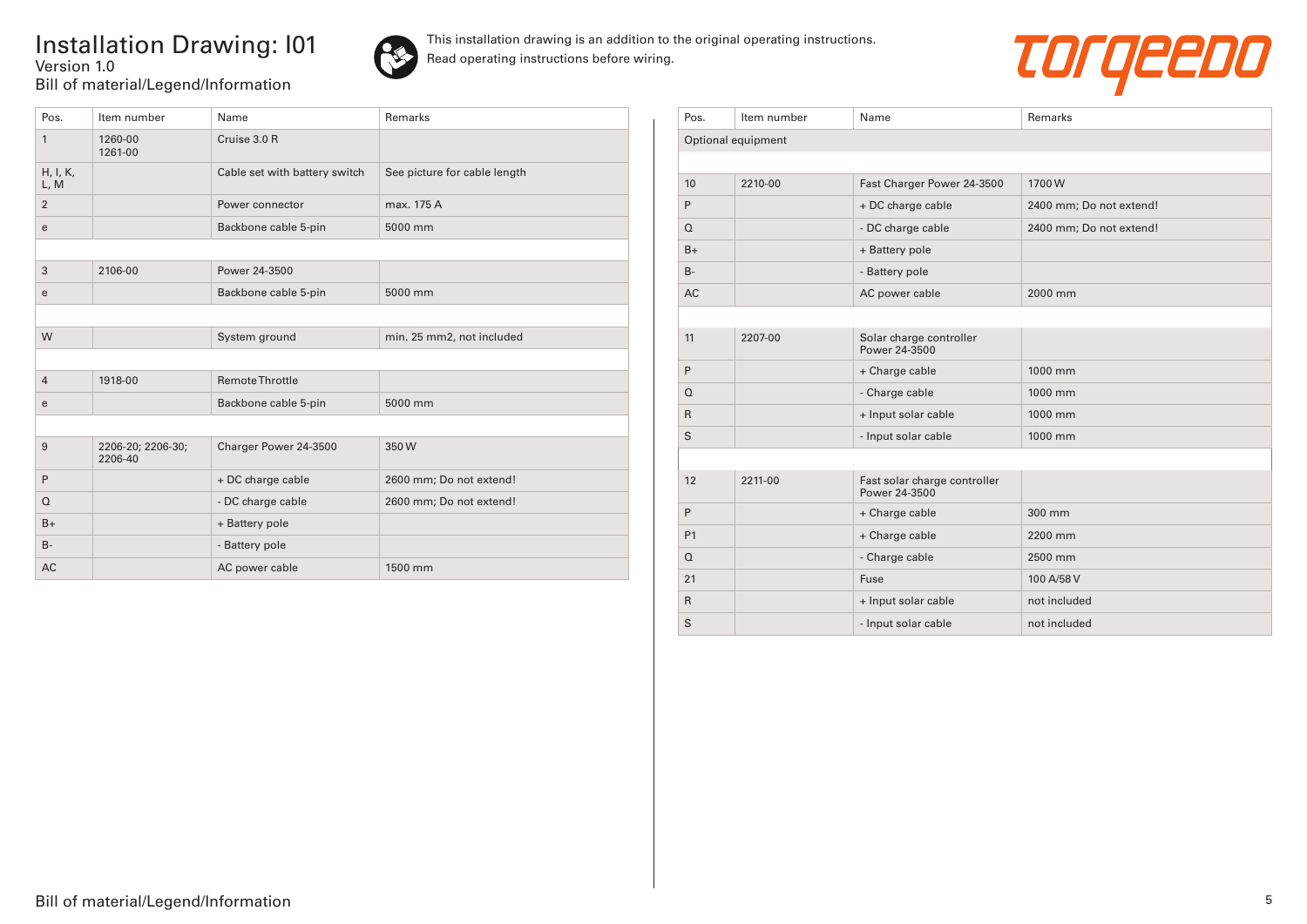

This installation drawing is an addition to the original operating instructions.

Read operating instructions before wiring.



Connect the cruise motor and terminator to each end of the backbone.

The TorqLink bus system requires a terminator (terminating resistor) at both ends of the backbone in order to function correctly.

One of the terminators is located in the "Terminator Single", "Terminator Twin", "Throttle 1918-00", "Throttle 1976-00" , the other is built into the cruise motor. Therefore, when installing, make sure that the components "Terminator" and "Cruise motor" are each connected to one end of the backbone. The connection position of the remaining components on the backbone can be freely selected.

Keep the following points in mind when planning:

- An earthing point is required for your Torqeedo system. Take into account the connection and the cables required for this in your planning. The required cable cross-sections can be found in the section Tools, equipment and material.
- First determine and plan the installation positions of all components.
- Measure the required length of the TorqLink backbone.<br>• Measure the lengths of all required stub lines (cable co
- Measure the lengths of all required stub lines (cable connection between component and TorgLink backbone).
- When planning, please note that TorqLink drop cables must not be extended. If necessary, plan the TorqLink backbone so that the components can be connected through the TorqLink drop cable without an extension. If necessary, extend the TorqLink backbone to connect a component that is far away; you can find corresponding extensions in our accessories catalogue.
- Cables must be fixed every 400 mm, plan attachment material. In places where fastening is not possible, a scuff guard must be fitted.
- Openly laid cables (e.g. inflatable boat) must be protected with chafing protection, plan sufficient material.
- When planning, please note not to bundle power cables with data or antenna cables (e.g. radios) for other loads.
- Observe the minimum bending radius of the cables when planning.
- If a second earthed onboard power system is available, ensure that both systems use a common earthing point.
- Live parts must be fitted or installed with protection against accidental contact; the necessary installation space must be taken into account during the planning stage.
- Always connect batteries as the last component to the system to avoid short circuits and voltage peaks.
- Do not extend drop cables, extend backbone if necessary.
- Protect plugs and contacts against contamination before installing them.
- Do not pull at the cables.
- Do not twist cables.
- Do not install cables in permanently wet areas such as bilges.
- Install cables free of chafing and not around sharp edges, if necessary, attach chafing protection.<br>• Maintain bending limits
- Maintain bending limits.
- Install plug connections free of tension and load.

Observe the minimum bending radius when laying all cables:



| Torgeedo data cable  | 8 x diameter                                 |
|----------------------|----------------------------------------------|
| Torgeedo power cable | 8 x diameter                                 |
| Farth cable          | see cable manufacturer's specifica-<br>tions |
| Other power cables   | see cable manufacturer's specifica-<br>tions |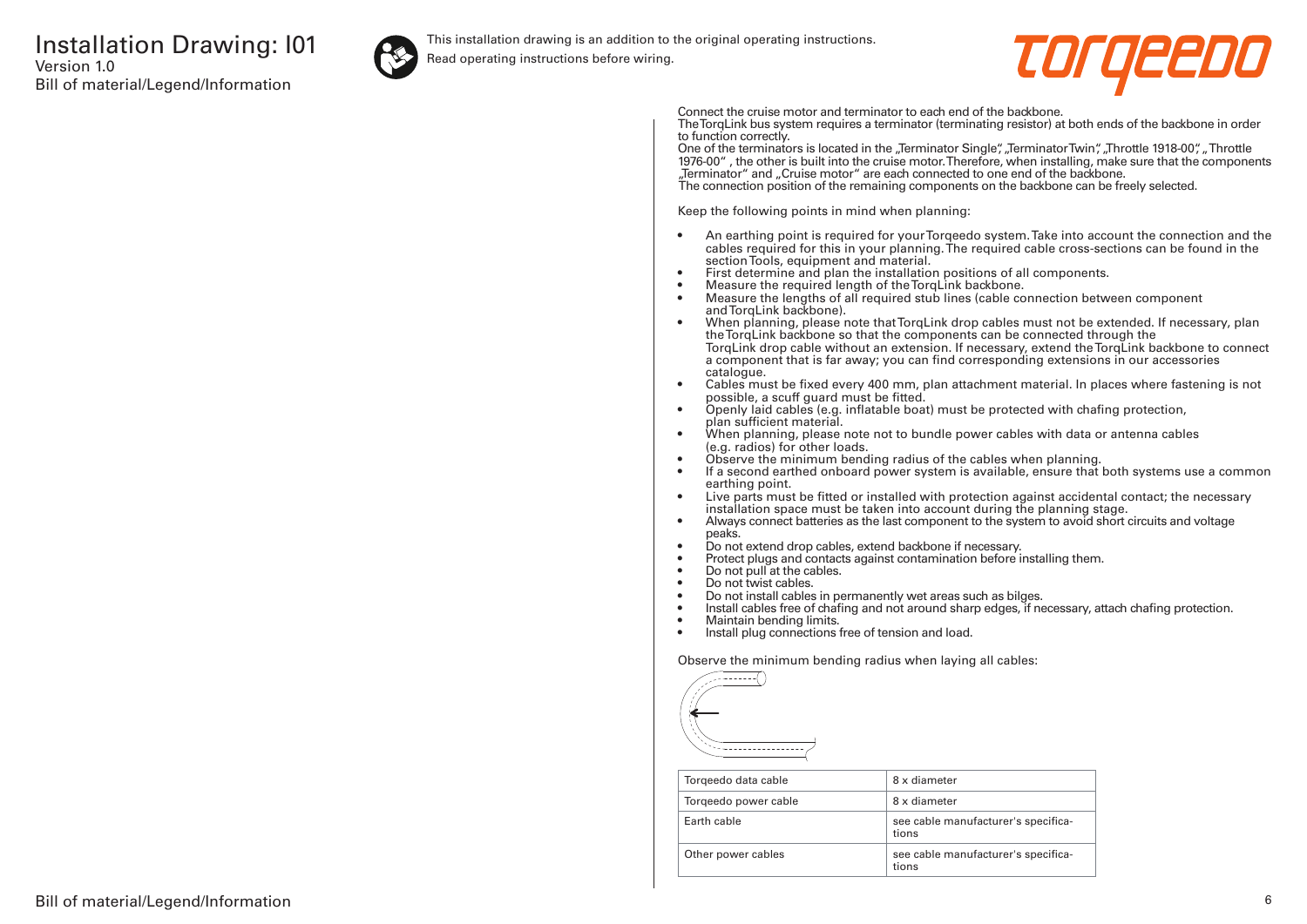





- Positive charging cable
- Negative power cable **AC AC power cable** AC power cable Negative charging cable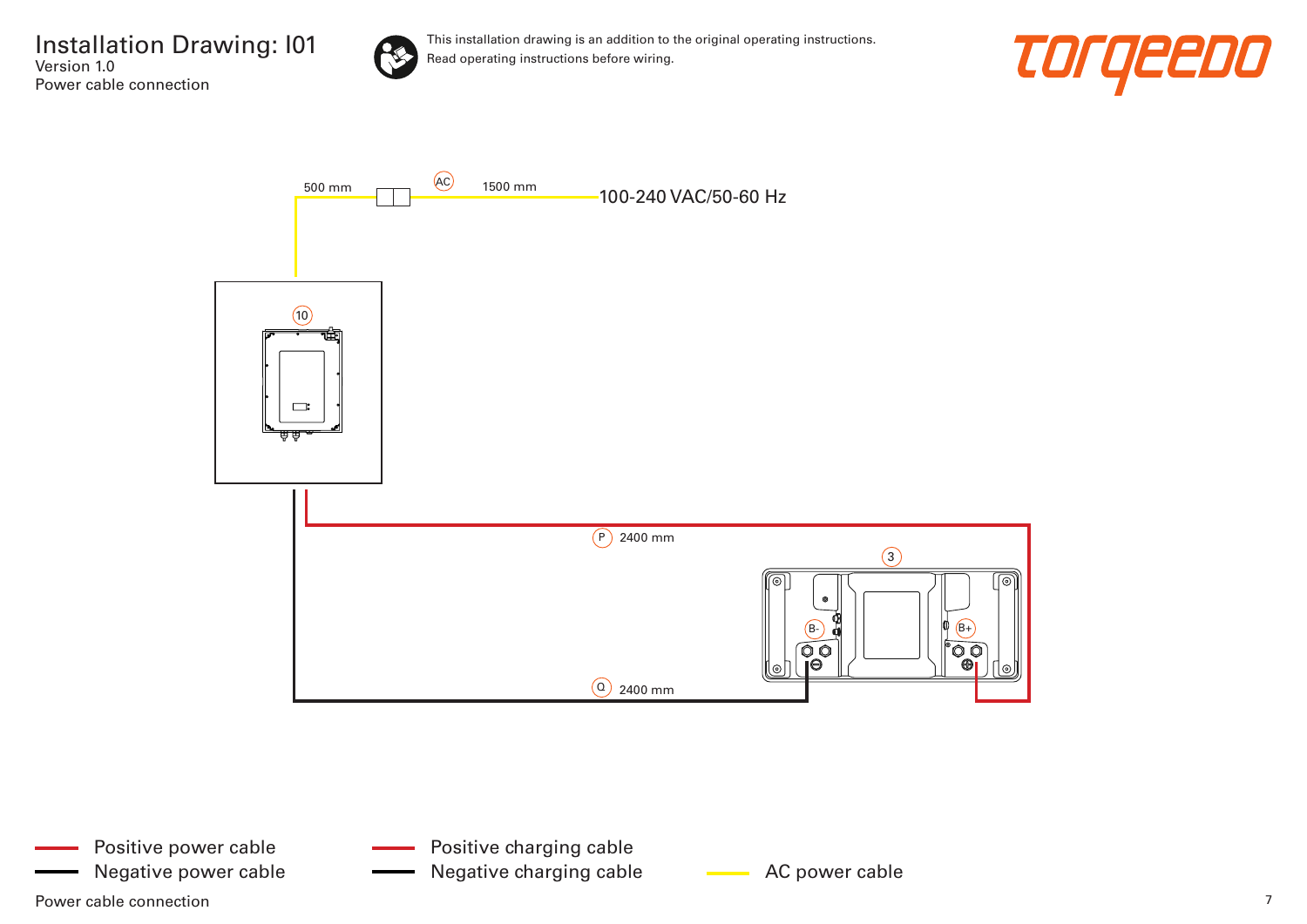

This installation drawing is an addition to the original operating instructions. Read operating instructions before wiring.





Power cable connection and the connection of the set of the set of the set of the set of the set of the set of the set of the set of the set of the set of the set of the set of the set of the set of the set of the set of t Positive power cable Negative power cable **AC AC power cable** Negative charging cable **AC** power cable

Positive charging cable